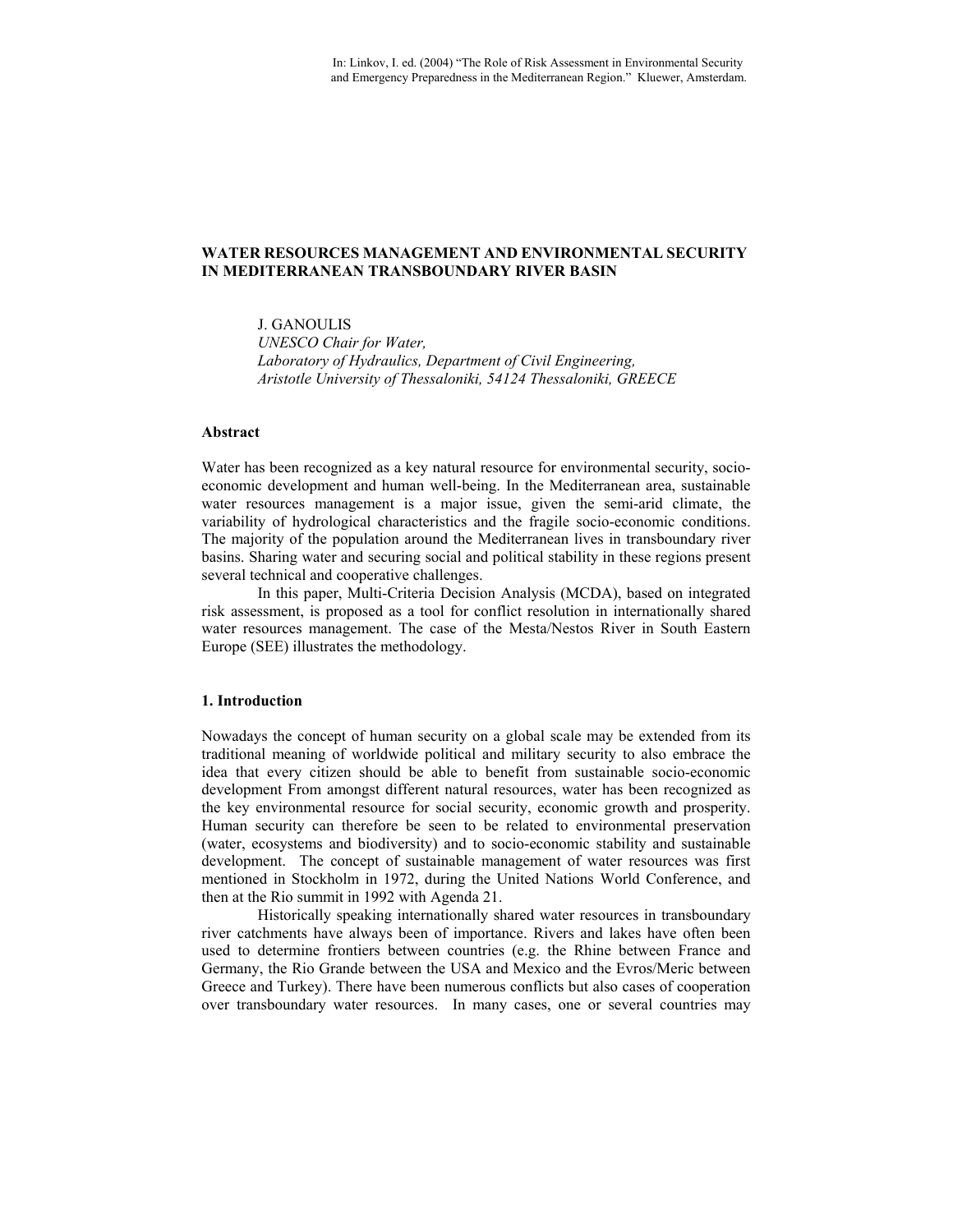occupy parts of the upstream or downstream area of the river catchment. This makes the issue of water sharing even more complicated (e.g. the Nile between Egypt and the Sudan, the Middle East conflict over the Jordan River and the Danube between many European countries).

 On a global scale, the importance of transboundary water resources is far from negligible: according to reports submitted to the UN, about 50% of the world's landmass (excluding Antarctica) is located in internationally shared water catchments. About 40% of the world's population lives in internationally shared water catchments, extending over more than 200 international river basins.

In the Mediterranean, transboundary water resources are extremely important. In SEE, 90% of the area lies in international basins. The Nile basin is shared by 10 countries from deepest Africa to Egypt. In North Africa and in the Middle East, transboundary aquifers are very important.

 The aim of this paper is to show how traditional engineering planning and design methods for reducing risks in water supply and management can be extended to consider environmental and social risks. Furthermore, a multi-objective decisionmaking methodology is suggested, in order to help resolve water related conflicts.

# **2. Main Issues in Transboundary Water Resources Management (TWRM)**

TWRM involves addressing not only physical and technical issues but should also take into consideration social actors, institutions and administrative procedures. According to LeMarquant [1], five foreign-policy factors influence international water situations:

- 1) international posture of each country,
- 2) international law,
- 3) linkage between water and other issues,
- 4) mutual commitment (reciprocity), and
- 5) national sovereignty.

The main objective of effective TWRM is to satisfy the demands of all riparian countries, given the possibilities and limitations of water supply. This balance between supply and demand should take into consideration both water quantity and quality aspects and the protection of the environment. Water quantity and quality problems are very much inter-related and should be studied in an integrated framework. According to Frey [2], in order to understand the origin of serious conflicts over international water systems, three main factors should be considered:

- 1) the importance of water (both in quantity and quality),
- 2) the relative power of the actors, and
- 3) the respective riparian position of the countries.

# 2.1 THE ENGINEERING APPROACH

This approach has been developed mainly by engineers and management experts. Depending on the number of objectives and decision-makers and their combination, models may be formulated as *optimisation, multi-objective trade-off* computerized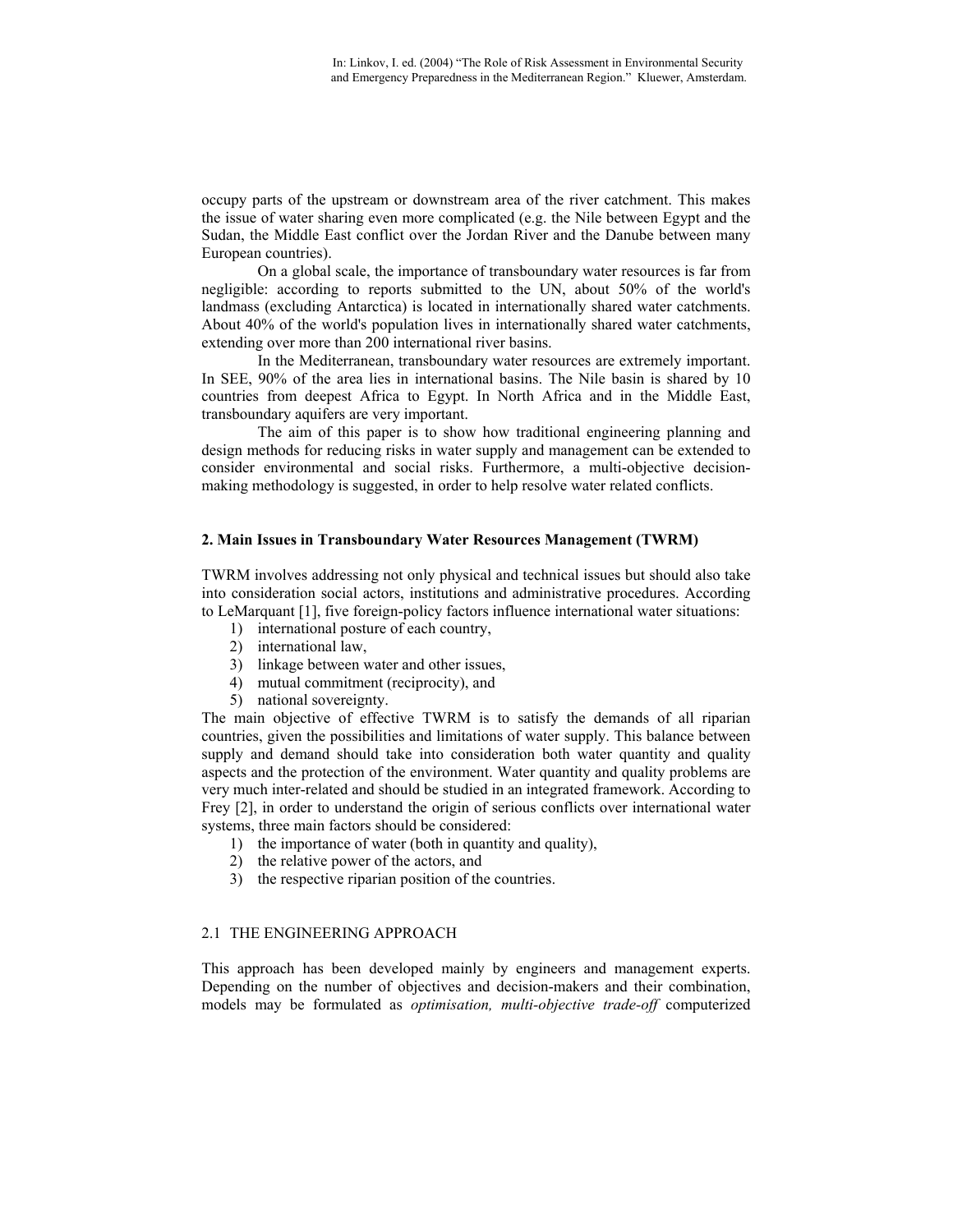codes or on the basis of the *team and game theories*. Most of these models are based on the fundamental notion of Pareto optimality and are predictive in the sense that they suggest a quantitative "optimal" situation, which should be to terminate a conflict by finding an equitable resolution between the countries involved.

Recent advances and related theoretical developments in this area can be found in the literature, including the application of the fuzzy set theory. However, the success in practice of this kind of *engineering* or *rational modelling* is mainly dependent on the interested actors' and countries' acceptance of the model assumptions, which rely on a set of prescribed objectives, and the relative weights or preferences between conflicting goals. In the real world this is not usually the case, and therefore, there is a need to develop better, easier-to-use, interactive and reliable predictive models for TWRM.

## 2.2 THE INSTITUTIONAL APPROACH

This approach is used mainly by law experts and political analysts, who focus on describing the anatomy of a given situation of conflict or cooperation. They determine the function of different parameters and factors influencing the behaviour of each country, such as the political perception of the importance of water, the international image and status of the country and also social and institutional issues. Such models, including the behaviour of institutional structures, international negotiation strategies, alternative dispute resolutions and political models are very useful. They are mainly prescriptive and not predictive. They do not necessarily give a quantitative output (such as costs and benefits), but are extremely important for understanding the processes and analysing the origin and evolution of conflicts or cooperation.

 Many alternative negotiation strategies are available to modify a complex framework of TWRM issues. Decision makers and those who may negotiate on their behalf have a choice of six universal negotiation strategies:

- 1) "Win-Win" solutions or Positive sum benefits
- 2) "Lose-Lose" solutions or Negative sum benefits
- 3) "Win-Lose" negotiations or Zero-sum benefits
- 4) Unilateral creation of new facts
- 5) Conflict and threats of violence
- 6) No action, causing opportunity costs from neglect and/or delayed decisions.

The choice of a particular negotiation technique is always subject to political considerations and controversy. Preferences depend on the balance of power among transboundary stakeholders and the cost of concessions. The more powerful and wealthy stakeholders can resort to the creation of facts with minimal risk of counteraction by weaker and impoverished neighbours. They also can afford to make gestures of friendship through "Win-Lose" agreements in the interest of enhancing regional stability [3].

 It may be mathematically proven that "Win-Win" agreements result in positive benefits for both parties and consist of the best trade-off between alternative solutions. The so-called "Prisoner's Dilemma", well known in the literature, gives insight to the fact that failure to reach an agreement between interested parties may increase benefits to each individual party but will decrease the total benefits. This is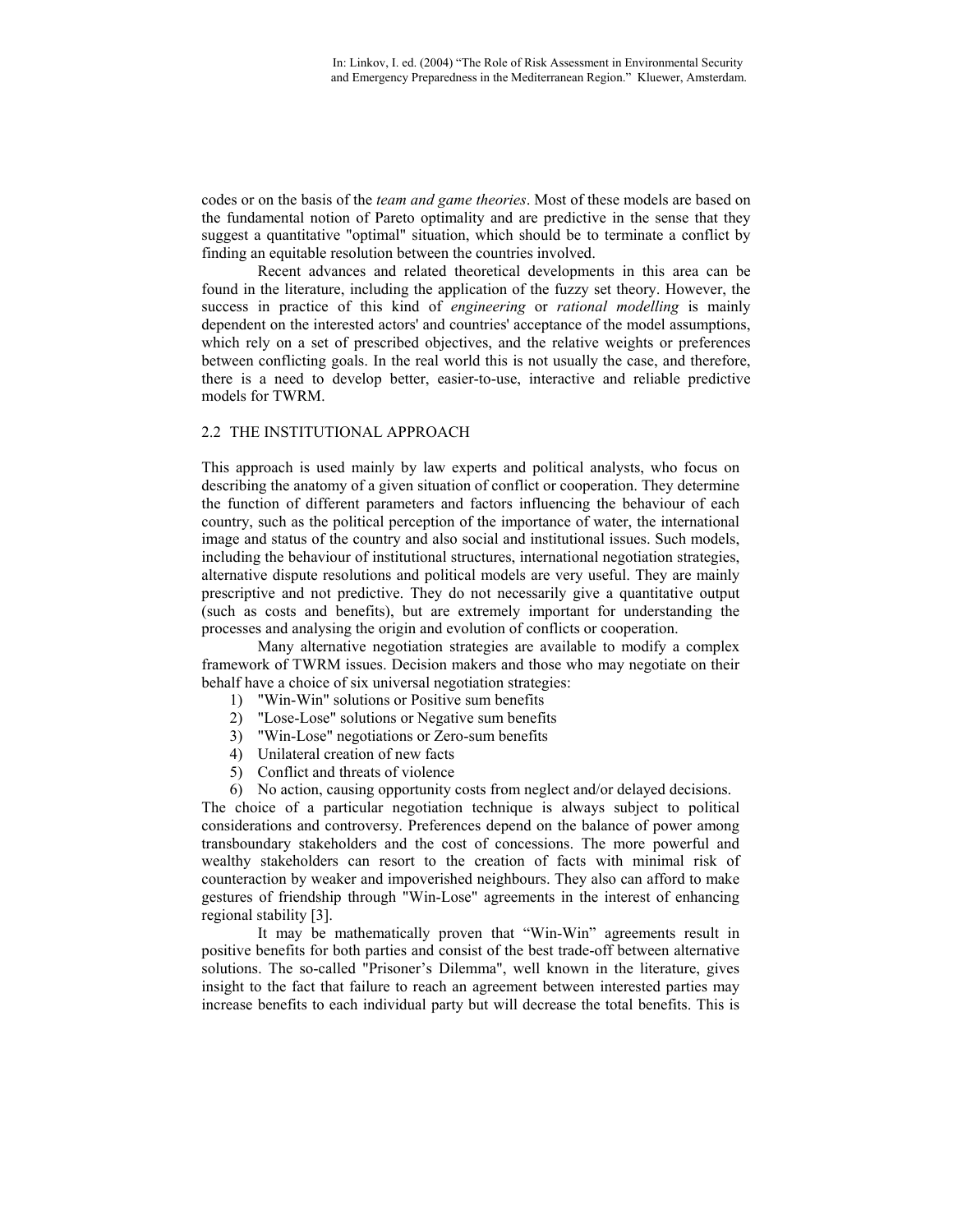because when each party acts independently it will tend to over-use the resource. Cooperation schemes may provide better net benefits to both parties.

However, "Win-Win" solutions may not always be sufficient when considering cases where natural water resources are limited. In these cases regional networks of water stakeholders can play a very important role.

 By combining the expertise and state-of-the-art knowledge of different scientific communities and disciplines, such as engineering, economics and environmental and social sciences, regional partnerships may contribute to the development of new methods and models in order to more efficiently resolve conflicts and controversial issues in TWRM.

### **3. Environmental Risk Assessment and Management**

In a typical problem of technical failure under conditions of uncertainty, there are three main questions, which may be addressed in three successive steps.

- 1. When should the system fail?
- 2. How often is failure expected?
- 3. What are the likely consequences?

 The first two steps are part of the uncertainty analysis of the system. The answer to question 1 is given by the formulation of a critical condition, producing the failure of the system. To find an adequate answer to question 2 it is necessary to consider the frequency or the likelihood of failure. This can be done by use of the probability calculus. Consequences of failure (question 3) may be calculated in terms of economic losses or profits.

 It has been largely accepted that the *probability of failure* may be considered as one simple definition of the engineering risk. As explained in [4] we should define as *load*  $\ell$  a variable reflecting the behaviour of the system under certain external conditions of stress or loading. There is a characteristic variable describing the capacity of the system to overcome this external load. We should call this system variable *resistance* r. A *failure* or an *incident* occurs when the load exceeds this resistance, i.e.

| <b>FAILURE or INCIDENT</b> | $l'$ > r |
|----------------------------|----------|
| $S$ AFETY or RELIABILITY : | l < r    |

In a probabilistic framework,  $\ell$  and r are taken as random or stochastic variables. In probabilistic terms, the chance of failure occurring is generally defined as risk. In this case we have

#### RISK= probability of failure=  $P(\ell > r)$

 Uncertainties and risks may be quantified by using probabilities or fuzzy sets, and can be used as a tool for helping decision-making processes [4], [5]. The Integrated-Risk Analysis-Method [5] is one MCDA technique that can be used in TWRM for managing different conflicts. The steps to be undertaken for applying this methodology are the following [4]:

1. Define a set of *alternative actions* or *strategies*, which includes structural and non-structural alternative options.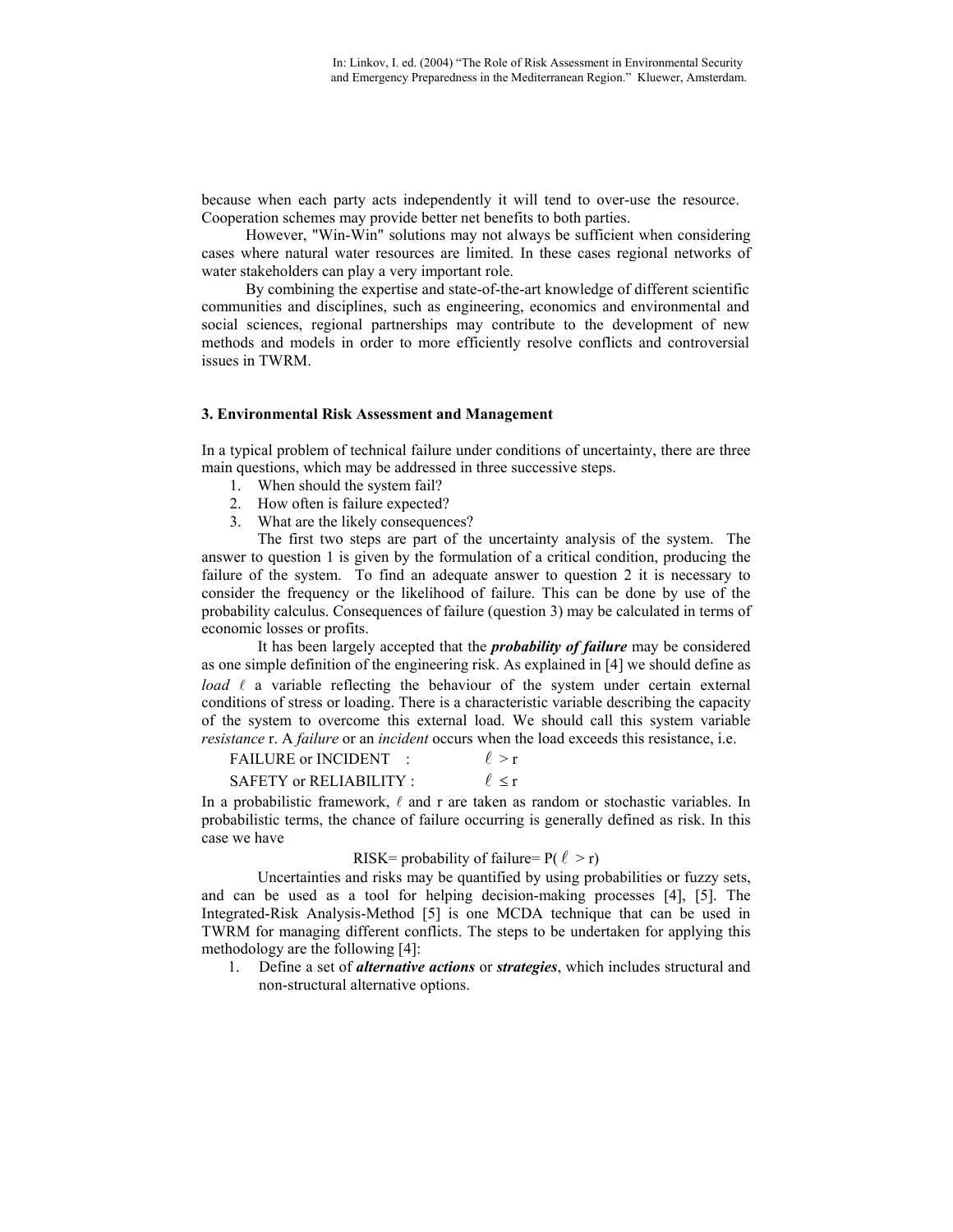- 2. Evaluate the outcome risks or *risk matrix,* which estimate the risks corresponding to each particular objective (technical, environmental, economic and social)
- 3. Find by use of an averaging algorithm the *composite risk index* for technical and ecological risks (eco-technical composite risk index) and social and economic risks (socio-economic composite risk index).
- 4. *Rank the alternative actions*, using as a criterion the distance of any option from the ideal point (zero risks).

# **4. Application of MCDA techniques in TWRM**

MCDA techniques are gaining importance as potential tools for solving complex real world problems, because of their inherent ability to consider different alternative scenarios, the best of which may then be analysed in depth before being finally implemented. [6], [7], [8], [9], [10], [11].

In order to apply MCDA techniques, it is important to specify the following:

- **The objectives**, which indicate the directions of state change of the system under examination and which need to be maximized, minimized or maintained in the same position.
- **The attributes**, which refer to the characteristics, factors and indices of the alternative management scenarios. An attribute should provide the means for evaluating the attainment level of an objective.
- The constraints, which are restrictions on attributes and decision variables that can or cannot be expressed mathematically.
- The criteria, which can be expressed either as attributes or objectives.

As shown in Figure 1, the three pillars of sustainability, i.e. the economic, social and environmental criteria, can be defined hierarchically, starting from some basic indicators, which are then aggregated into second and three level indicators.

#### **Figure 1: Social, economic and environmental attributes, objectives and goals.**



**Basic Indicators Composite Indicators**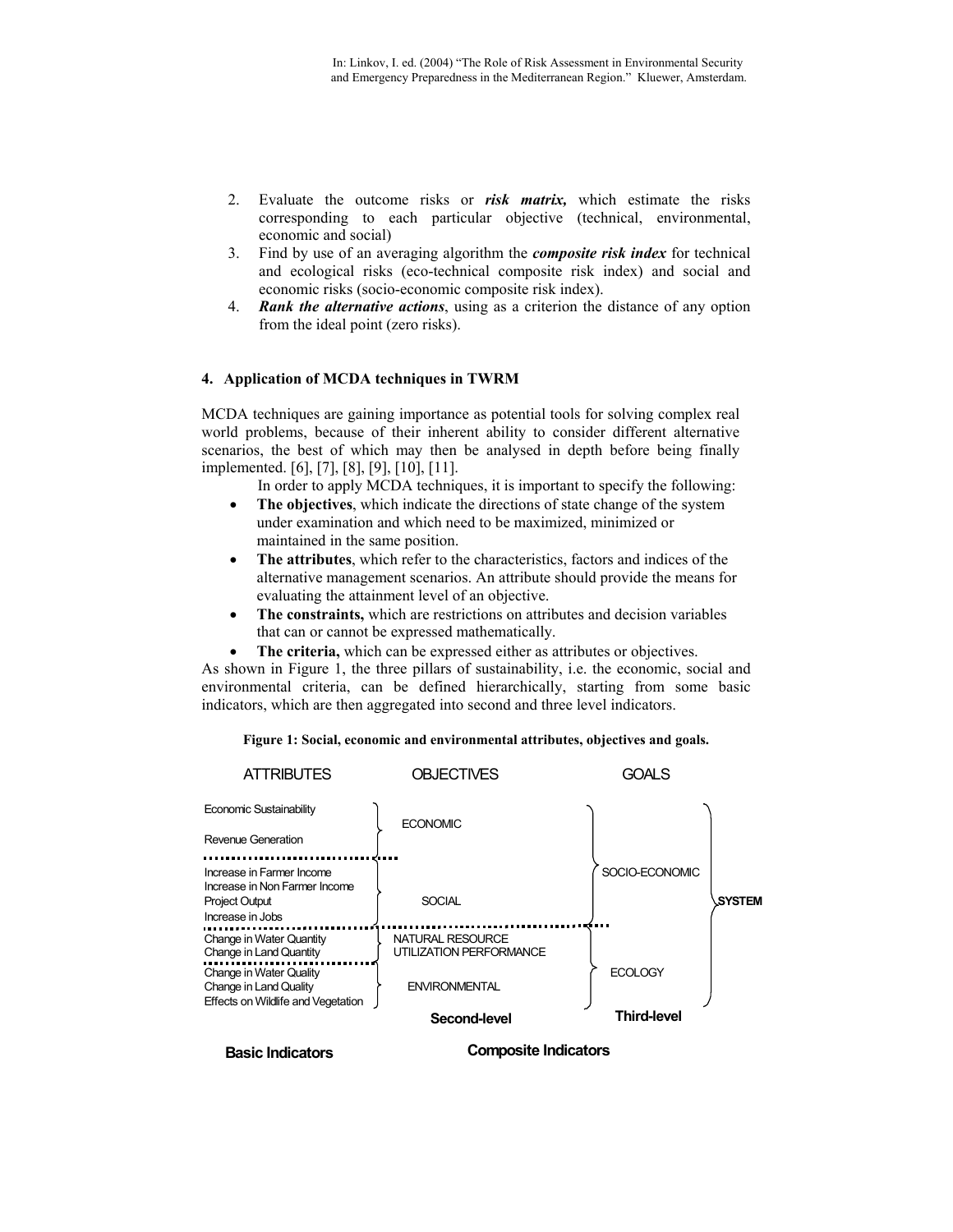The methodology we propose addresses two fundamental issues in TWRM, which are conflict situations at two levels [12]:

- (a) conflicts among attributes, in particular, economic, technical, environmental and social first-level indicators
- (b) conflicts among different countries' strategic goals

This MCDA approach may be applied in three steps:

- (1) in the *first step,* each country proceeds separately and evaluates alternatives according to its own attributes, objectives and goals (Figure 2).
- (2) in the *second step,* the different attributes used by the different countries are first traded-off and then alternatives are ranked according to the composite goals (Figure 3)
- (3) the *third step* is based on the aggregation of the countries' different goals in order to obtain a consensus between them (Figure 4).

**Figure 2: Ranking alternative options by each country separately.** 

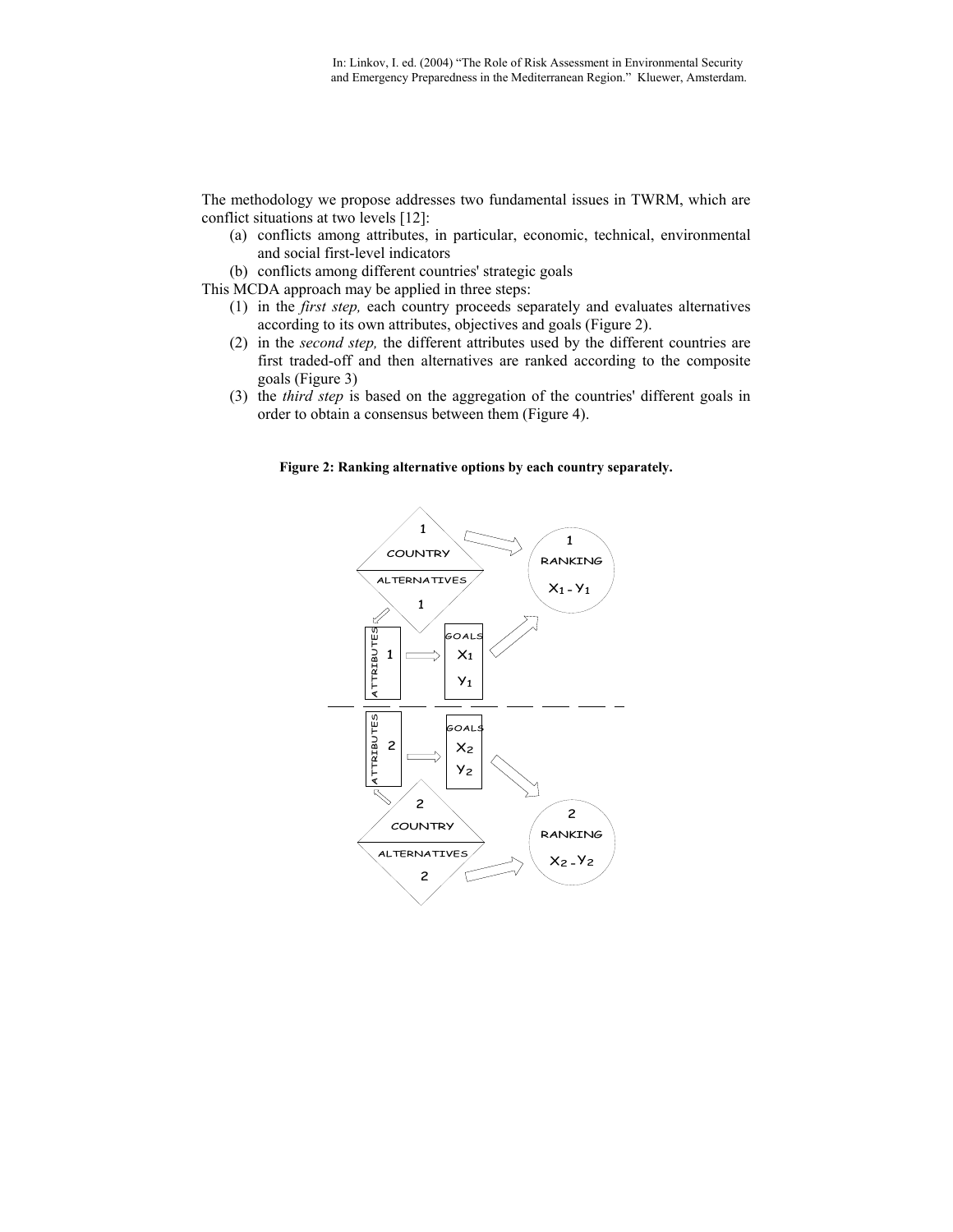

**Figure 3: Compromising countries' attributes for conflict resolution.** 

**Figure 4: Compromising countries' goals for conflict resolution.** 

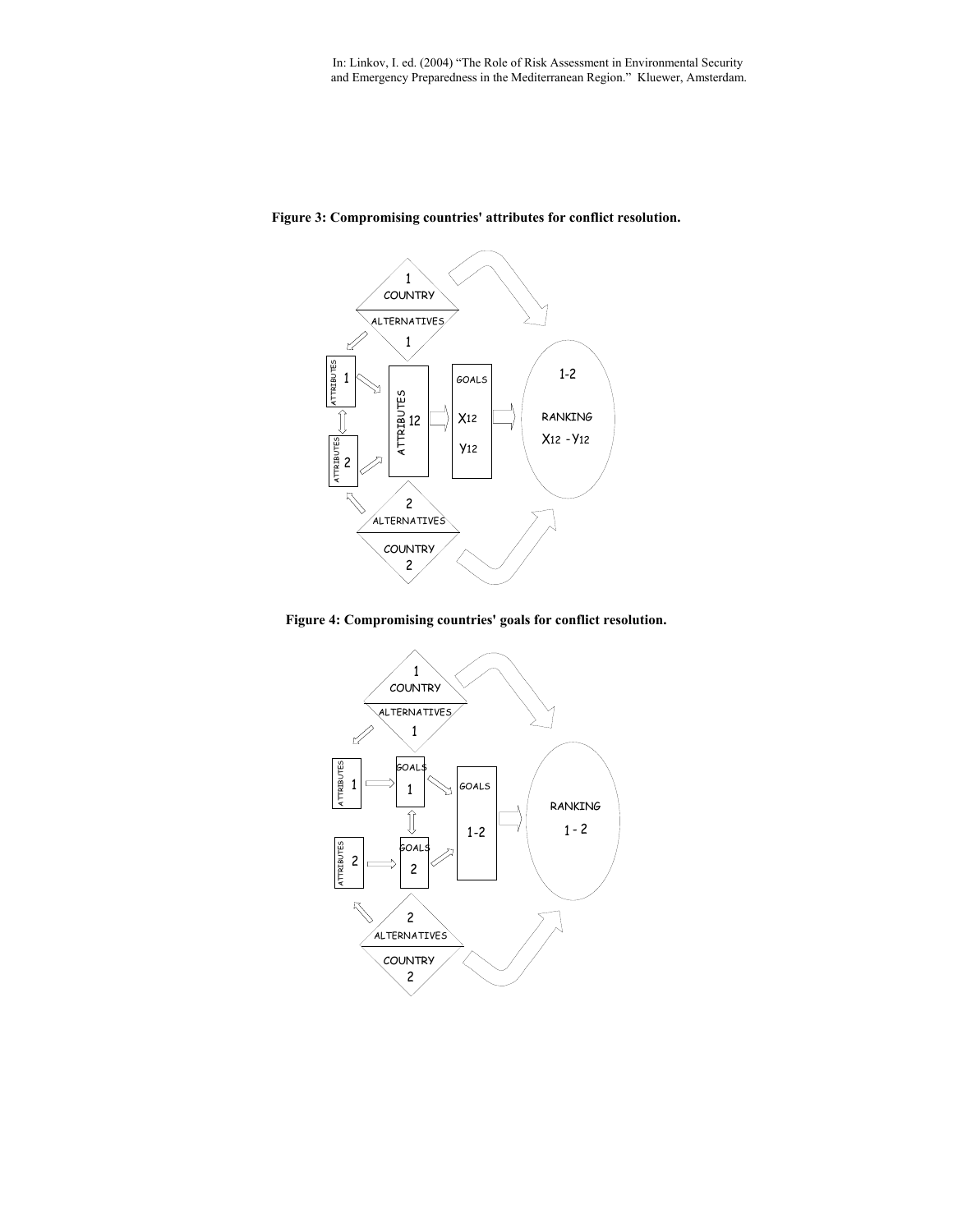It may be expected that steps 2 and 3 will produce similar results, but these will be different to the rankings produced by each country separately in step 1.

 To illustrate the methodology in practice, results from the case of the international Nestos / Mesta River, which flows between Greece and Bulgaria, are briefly presented below. In Figs. 5 and 6, points 1, 2, 3 and 4 represent alternative projects proposed by one country and 5, 6, 7 and 8 those proposed by the other. For both approaches, i.e. trading-off countries' attributes (Fig. 5) or countries' goals (Fig.) the same alternatives 3, 6, 7, 8 are located close to the ideal solution (maximum reliability), with ranking order 36-8-7.

As an extension of the present methodology, two different types of uncertainties may be taken into consideration:

- (a) uncertainties in attribute and goal indicator values
- (b) uncertainties due to different preference functions (weights) of the decision makers or interest groups.



**Figure 5: Conflict resolution by trading off countries' assessment of attributes.**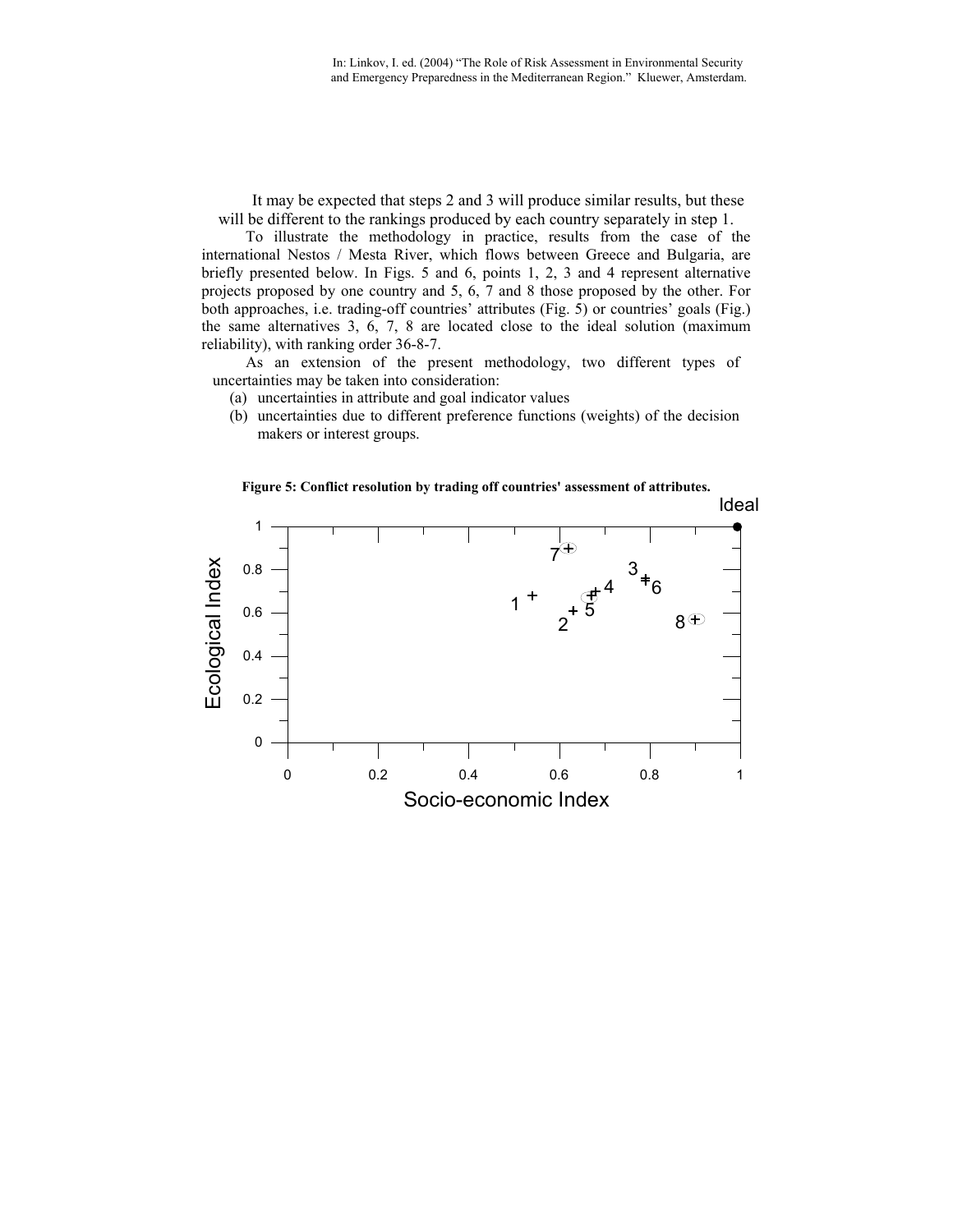



#### **4. Conclusions**

Conflicts in sharing transboundary water resources are usually due to the fact that countries use either different attributes or different goals to evaluate impacts from alternative strategies

 The methodology we propose is based on a combination of Integrated Risk Analysis and MCDA techniques adapted to conflict resolution. Trade-offs are made either at the level of countries' different appreciation of individual attributes, or at the level of countries' different goals.

 The methodology is easy to use and the results obtained are fair, transparent and simple to communicate to decision makers.

#### **5. References**

- 1. Le Marquant, D. G. (1990) International Development of the Senegal River. *Water International*, **15** (4): 223-230
- 2. Frey, F. W. (1984) Middle East water: the potential for conflict or cooperation. In Naff T. and Matson, R. C. (eds.) *Water in the Middle East,* pp. 180-198, Westview Press, Boulder, Co
- 3. Eaton J. W. and D. J. Eaton (1996) Negotiation Strategies in Transboundary Water Disputes In: *Transboundary Water Resources Management: Institutional and Engineering Approaches*, pp. 37-45, NATO ASI Series, Springer-Verlag, Heidelberg, Germany
- 4. Ganoulis, J. (1994) *Engineering Risk Analysis of Water Pollution: Probabilities and Fuzzy Sets*. WILEY-VCH, Weinheim, Oxford, NY, 306 pp.